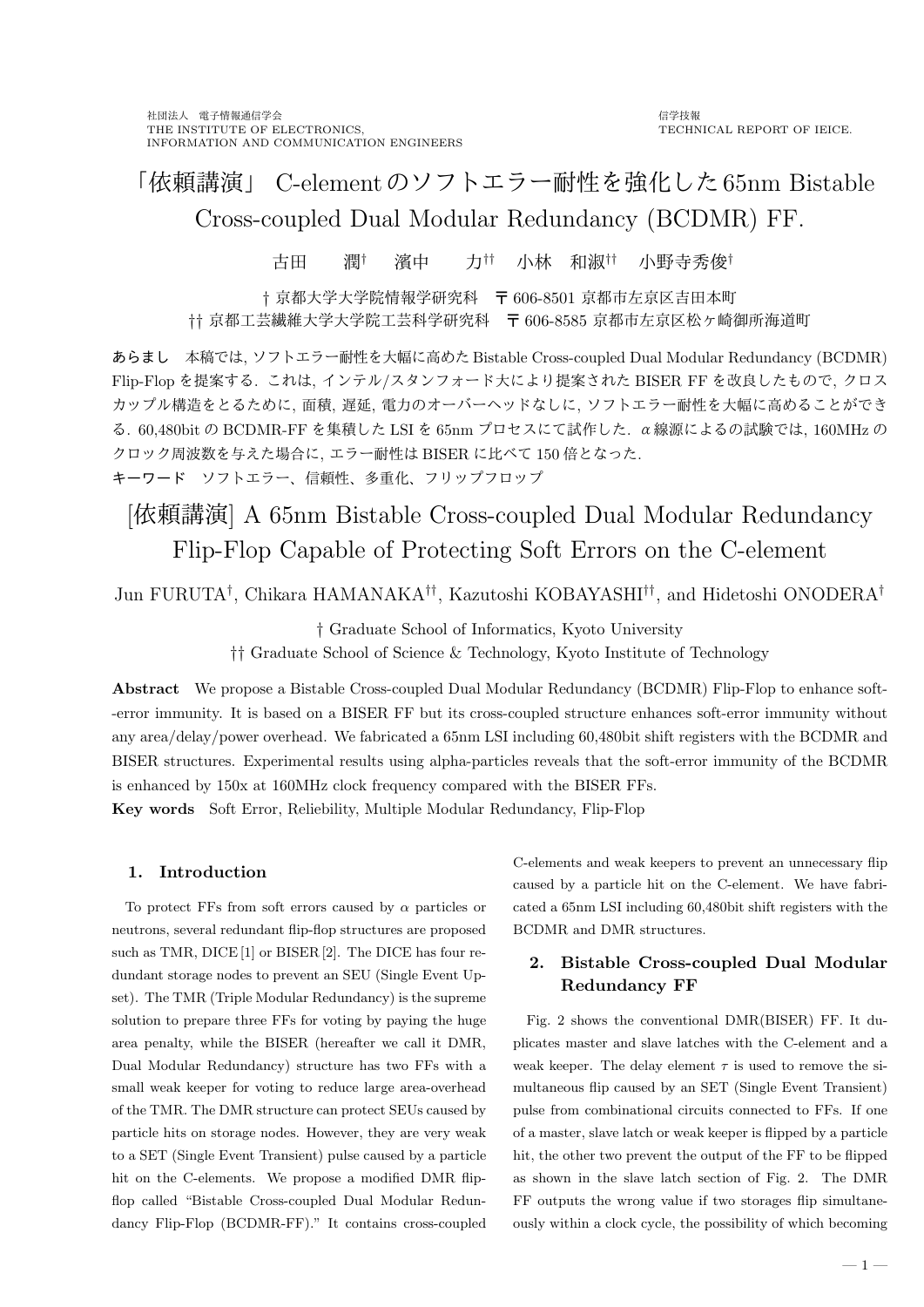weaker by increasing the clock frequency. However, there is a possibility of a particle hit on the C-element, at which an SET pulse may flip both of two redundant latches as shown near the left weak keeper in Fig. 2. The possibility of capturing an incorrect value is becoming stronger by increasing the clock frequency as in Fig. 1. As the result, the conventional DMR structure is becoming vulnerable to soft errors caused by SET pulses on the C-element at the high clock frequency.

To mitigate vulnerability of the C-element, we propose the Bistable Cross-coupled Dual Modular Redundancy Flip-Flop (BCDMR-FF) as shown in Fig. 3, in which C-elements are duplicated to prevent multiple latches to be flipped by an SET pulse from the C-element. Table I compares area, delay and power of the DMR and proposed BCDMR FFs without  $\tau$  normalized by those of the conventional FF in a 65nm CMOS. BCDMR achieves same area and better power and delay at 0.5V compared with the DMR. It is mainly because its cross-coupled structure reduces the size of the C-element that must have enough strength to flip the weak keeper.



図 1 Soft Error Rate by Clock Freq.

Table I: Area/Power/Delay normalized to Conv. FF.

|        | DMR. | <b>BCDMR</b> |
|--------|------|--------------|
| Area   | 3.00 | 3.00         |
| D@1.2V | 1.47 | 1.45         |
| P@1.2V | 2.15 | 2.20         |
| D@0.5V | 1.96 | 1.57         |
| P@0.5V | 2.39 | 2.23         |

#### **3. Test Chip Design**

In order to examine the error resiliency of FFs, Large number of FFs constructing a shift register are exposed to neutron beams or alpha particles without clock. It can only capture SEUs induced by the particle hits on storage nodes. If an SEU induced by an SET pulse is going to be captured, clock signal must be applied to FFs. However unwanted shift operations arise by the clock, which wipes out all flipped values

along the shift register. Fig. 4 depicts the shift register with a local-loop structure to keep SEUs induced by SET pulses. The local loop contains 8 FFs constructing a 8bit shift register. Fig. 6 shows a chip micrograph with floorplan. Two 30,240bit shift registers with the DMR and BCDMR FFs are implemented with a PLL at the left side. As described in the previous section, transistor sizes of the BCDMR can be reduced. However those of both shift registers are equivalent to equalize the experimental conditions. The shift-in (SI) signal is given from the bottom of the shift register, while the clock signal is given from the top of the shift register. Such structure simplifies the clock circuitry. The clock signal is connected in series from the tail to the head of the shift register. Clock frequency must be slower on the shift operation. However, higher clock can be applied during irradiation experiments since all local-loops can be operated asynchronously. We implement SET pulse capture circuits including four different inverter chains with 5,000 stages to investigate the dependency of SET pulses on transistor size, drain area as in Fig. 5. If an SET pulse from the inverter chain reaches the SR latch, Hold signal is becoming high to capture the pulse inside of the D latch array [3]. We have fabricated the shift registers with the DMR and BCDMR FFs, SET pulse capture circuits and 168,000bit shift registers with ordinal FFs on a 2.1mm*×*4.2mm die as in Fig. 6 in a 65nm bulk CMOS.



図 2 Conventional DMR (BISER) FF with the C-element.



図 3 Proposed Bistable Cross-coupled DMR (BCDMR) FF.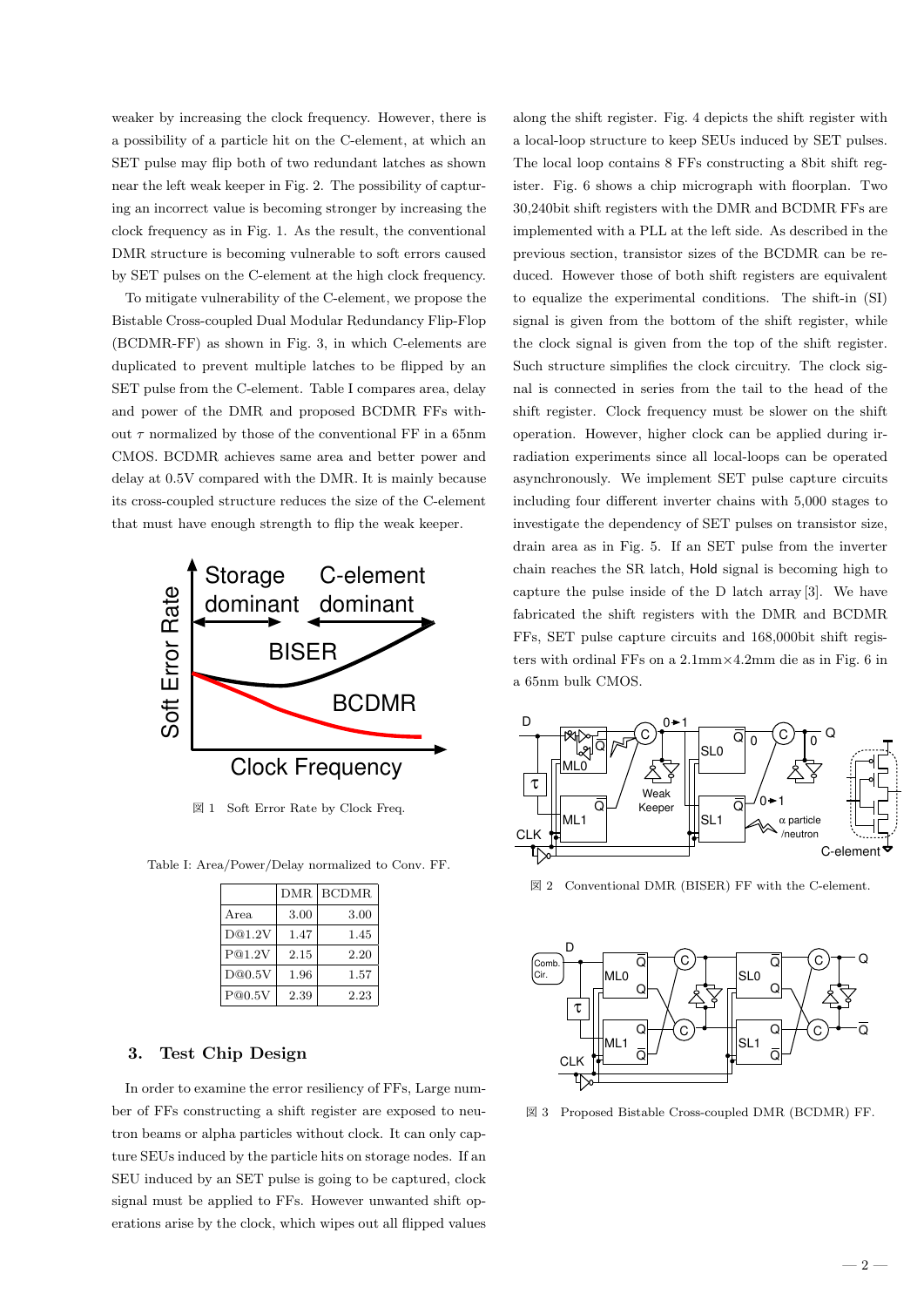

 $\boxtimes$  4 Shift register with a local-loop structure to keep SEUs inside the loop induced by SET pulses.



図 5 SET pulse capture circuit [3].



図 6 Chip photo and floorplan.



図 7 Number of SEUs according to clock frequency by 500 min. *α* particle irradiation.

#### **4. Results and Discussions**

We have done two experiments as follows. One is the accelerated white neutron-beam irradiation at RCNP of Os-

Table II: SET statistics of the inverter chains by neutron

| irradiation                 |      |      |                  |     |  |  |
|-----------------------------|------|------|------------------|-----|--|--|
| Transistor size ratio       | 2x   | 1x   | 0.5x             |     |  |  |
| Drain area ratio            | 1.25 | 1.00 | $0.51 \mid 1.04$ |     |  |  |
| $\#$ of SET pulse[n/hour]   | 11   | 4.9  | 7.9              | 17  |  |  |
| Avg. SET pulse width $ ps $ | 250  |      | $250 \mid N/A$   | 300 |  |  |

aka University for the inverter chains and the shift registers with the ordinal FFs, whose average accelerated factor is  $1.84 \times 10^8$ . The other is alpha particles irradiation by <sup>241</sup>Am for the shift registers at the left side. Table II shows the rate of SET pulses and average SET pulse widths for the four inverter chains. It reveals that the number of SET pulses does not depend on the transistor size but on the drain area. The number of SET pulses is smallest on the 0.5x inverter chain of the smallest drain area. The proposed BCDMR FF have duplicated C-elements with smaller transistor sizes since its cross-coupled structure can reduce transistor size to flip the weak keeper. which can also reduce the number of SETs.

The number of SEUs of the ordinal FFs on the neutronbeam irradiation without giving clock is 342/Mbit/hour. If a 2x inverter chain with 11 stages is attached to the ordinal FF, SET pulses are generated 27 times more frequently than that of SEUs. Experimental results in Table II show that the average pulse width on  $2x$  is  $250$ ps. If  $1 \text{GHz}(1 \text{ns})$  clock is applied to the FF, 25% of these SET pulses are captured as SEUs. Thus SEUs induced by SET pulses are more frequent than those induced by particle hits on storage nodes on the ordinal non-redundant FF.

Fig. 7 shows the error rates according to the clock frequency of 1, 10 and 160MHz by  $\alpha$  particle irradiation of the shift registers with the DMR and BCDMR FFs. They are almost equivalent to Fig. 1. SEUs induced by a particle hit on storages are dominant at the lower clock, while SEUs induced by a particle hit on the C-element are dominant at the higher clock. The C-element on the DMR structure is vulnerable to soft errors at the higher clock. The proposed BCDMR FF exhibits 150x better error resiliency at 160MHz